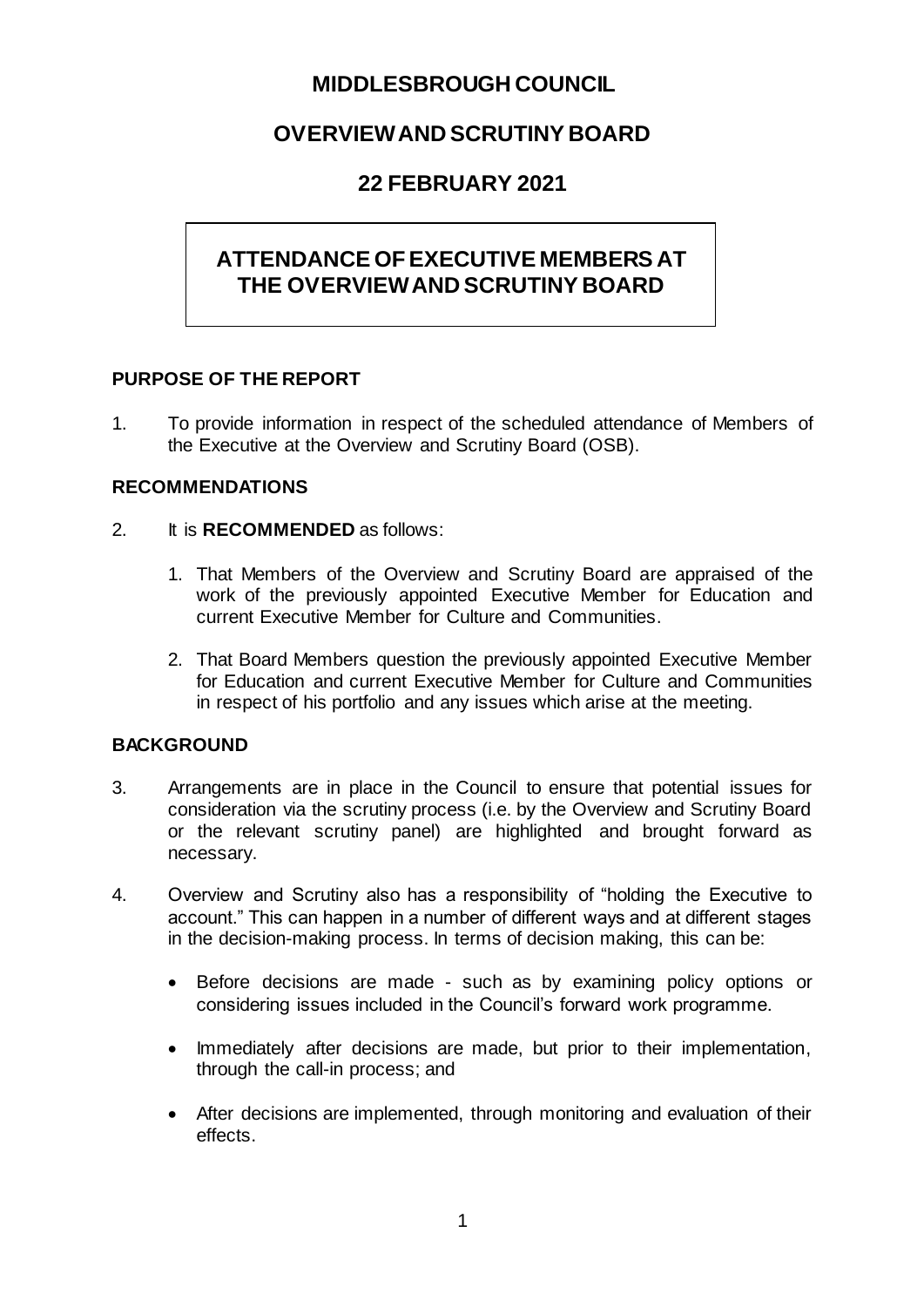- 5. Overview and Scrutiny can be involved in holding the Executive to account as a whole, by using the methods outlined in the preceding paragraph, or on an individual basis. The OSB's role in this area has been strengthened in recent years, with arrangements having been made for individual Members of the Executive to attend OSB.
- 6. This has given OSB Members the opportunity to hear directly from each Executive Member on matters such as their aims and aspirations, progress made, objectives and priorities and also any emerging issues or pressure areas relating to their portfolio.
- 7. The process has also presented an opportunity for OSB to highlight and question any issues of concern or difficulty (for example in respect of service areas where targets have not been reached or where objectives have not been achieved) and to question what action will be taken to address such issues.
- 8. Arrangements have been made for the previous Executive Member for Education and current Executive Member for Culture and Communities to be in attendance at today's meeting. Details of the relevant portfolios are attached at **Appendix 1**.

#### **BACKGROUND PAPERS**

9. There were no background papers used in the preparation of this report.

**Contact Officer:**  Caroline Breheny Democratic Services Telephone: 01642 729752(direct line) e mail: caroline\_breheny@middlesbrough.gov.uk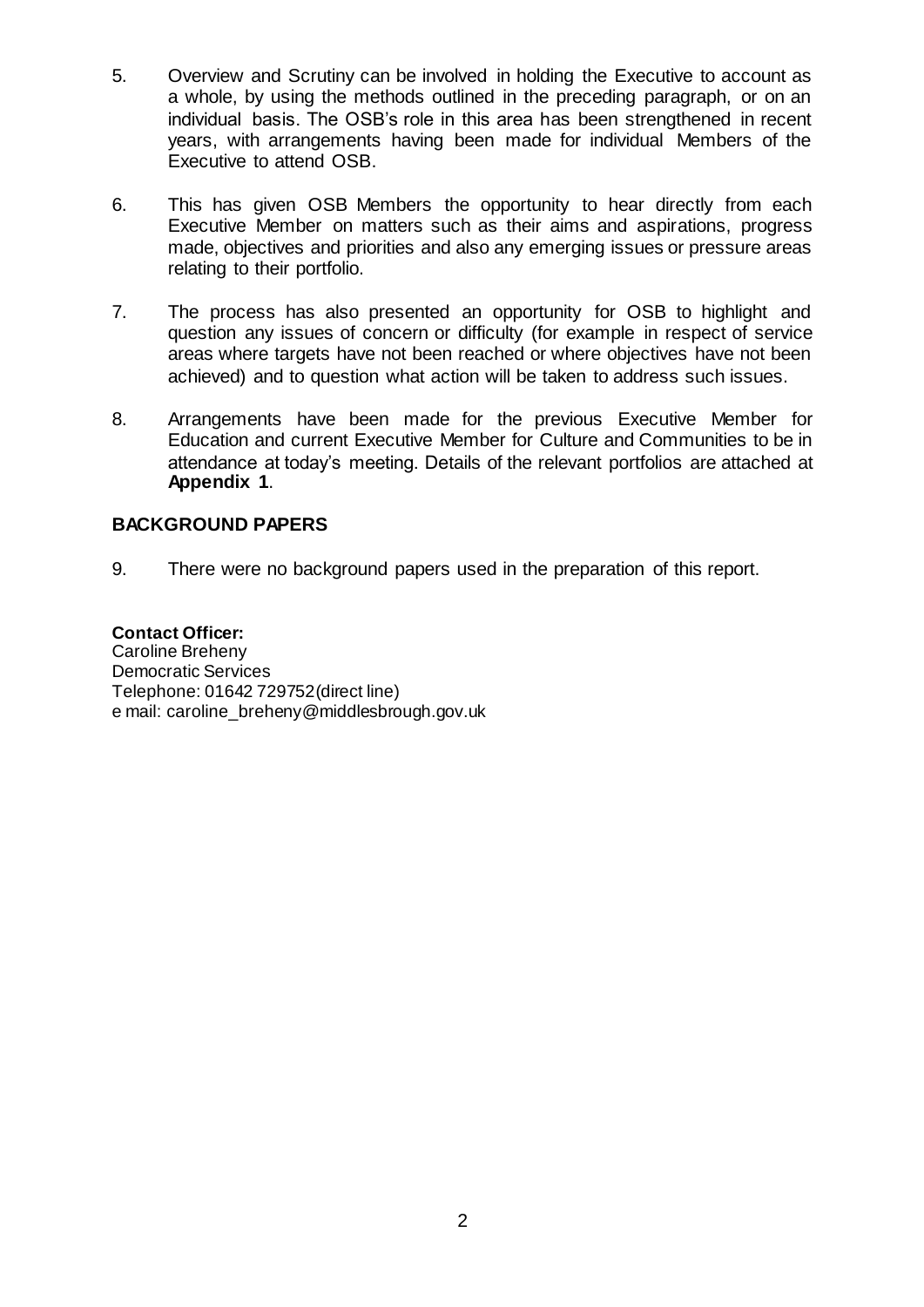| <b>Executive Portfolio:</b> | l Executive Member for Education                                 |
|-----------------------------|------------------------------------------------------------------|
| <b>Portfolio Holder:</b>    | Councillor Stephen Hill                                          |
| <b>Lead Officer:</b>        | Executive Director of Children's Services/Director of Education, |
|                             | <b>Prevention and Partnerships</b>                               |
| <b>SCOPE OF PORTFOLIO</b>   |                                                                  |

The Executive Member for Education has responsibility to ensure that all children are provided with the opportunity to realise their educational attainment potential. The Executive Member will also oversee the provision of educational statutory services to address the needs of all children and young people and adults who are in need of services (including youth justice).

Quality education is the key to good life chances for all. The Executive Member is responsible for the following:

- Access to Education
- Achievement
- Vulnerable learners and SEN
- School Readiness (including Children's Centres)
- Work Readiness
- School partnerships
- Adult and Community Learning
- Youth Offending

#### **Policy Framework – Education**

- National Curriculum
- Assessment & Accountability Framework 2020/21
- Children & Families Act 2014 SEND Reforms
- Ofsted Framework
- School Finance Regulations 2013
- Education Act 2011
- Academies Act 2010
- Education and Skills Act 2008
- Education and Inspection Act 2006
- Children Act 2004(relevant to portfolio)
- Education Act 2002
- Crime and Disorder Act 1998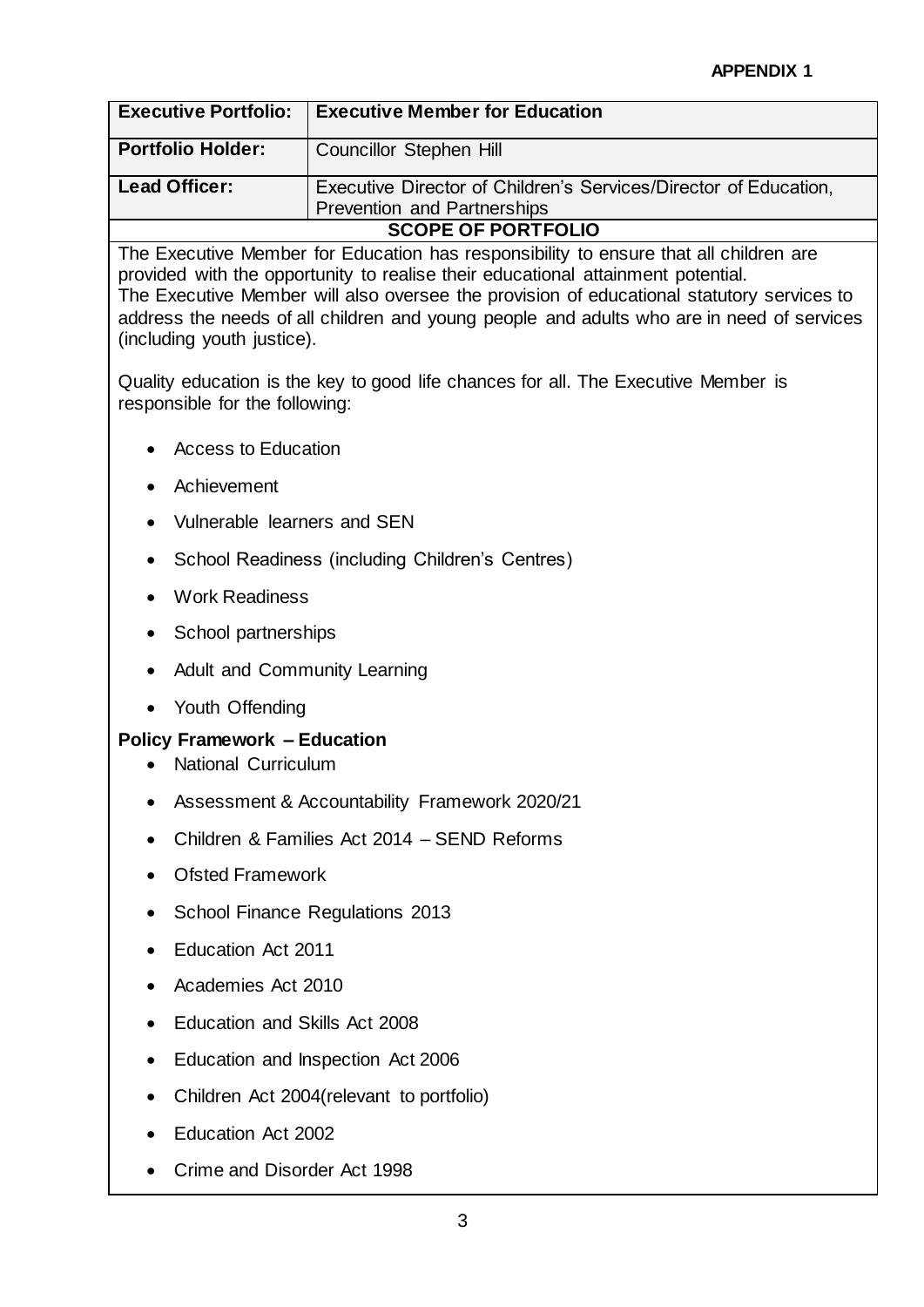- School Standards & Framework Act 1998 as amended
- Education Act 1996 as amended
- Statutory Framework for Early Years Foundation Stage
- Apprenticeships, Skills, Children and Learning Act 2009
- Early Years Foundation Statutory framework
- Crime and Disorder Act 1998

## **Other Plans and Strategies - Education**

- Children and Young People's Plan
- Education and Priorities Strategy
- School Effectiveness Strategy
- 14-25 Strategy
- Vulnerable Learners Strategy
- Children's Services Improvement Plan
- Capital Strategy & Asset Management Plan (Schools)
- Scheme for Financing Schools
- Adult Learning Plan
- Youth Employment Strategy
- Special Educational Needs and Disability Reforms
- School Improvement Strategy
- $\bullet$  Healthy Child Programme (5 19) (including School Nursing service)
- School Improvement Strategy
- Youth Justice Plan
- SEND Strategy
- Inclusion Strategy

### **Service Functions – Education**

- Advisory Service
- Special Educational Needs & Pupil Support
- Parent Partnership/Choice Advice
- Cleveland Unit nursery and child assessment centre
- Reduce first time entrants to criminal justice system (young people)
- Reduce reoffending (young people)
- Education Psychology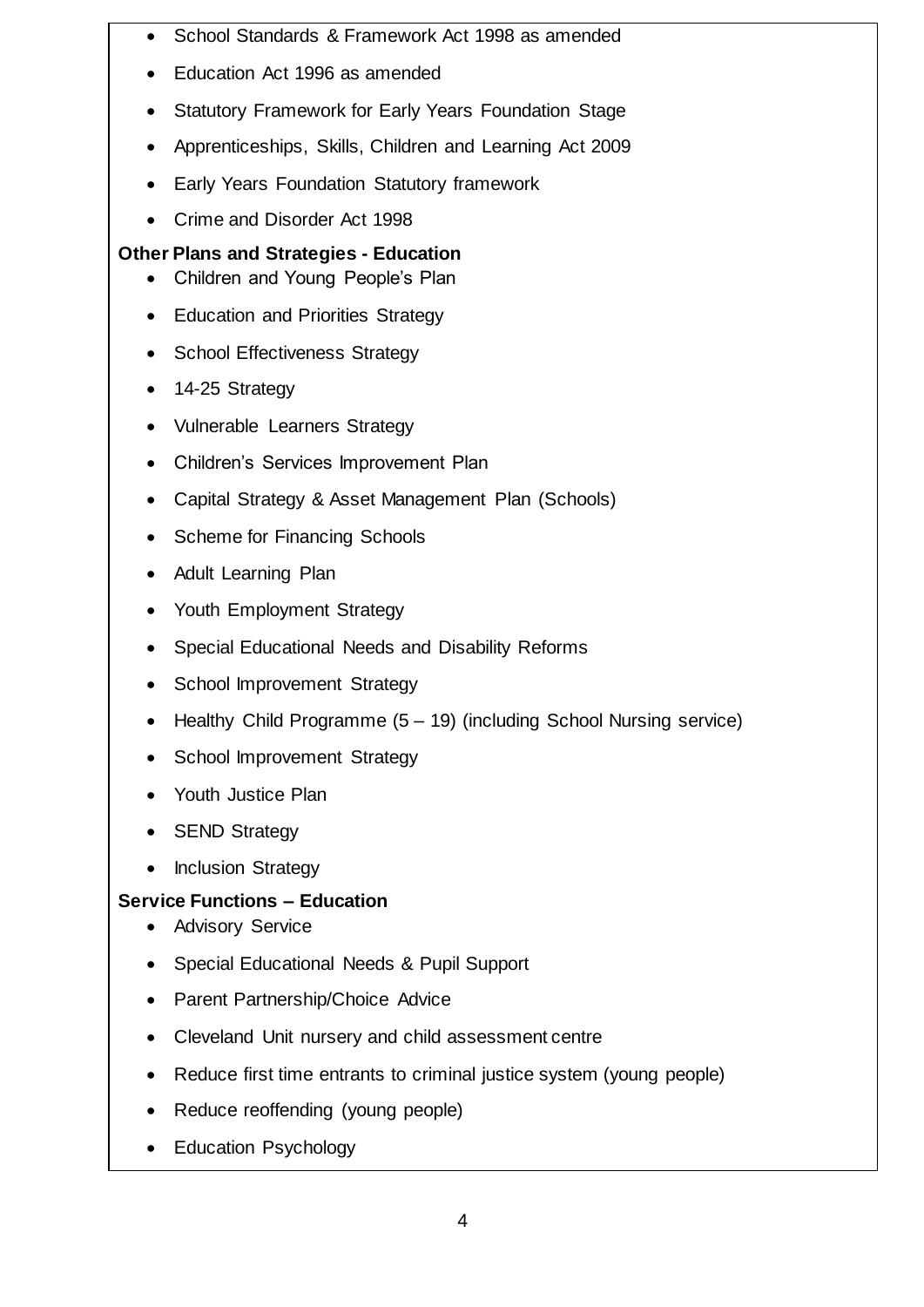- Peripatetic Sensory Impairment Service (lead for joint arrangement)
- Pupil Referral Units
- Home & Hospital Education Service
- Virtual School for Looked After Children
- Ethnic Minority Achievement Service
- Traveller Education Service (lead for joint arrangement)
- Attendance & Child Employment Licensing
- School Admissions
- Governor Development Service
- School Business Relationship Management
- School Place Planning/School Organisation
- Capital Programme management (Schools)
- Middlesbrough Achievement Partnership support
- Community Learning and Employability
- Promote educational excellence for all children and young people
- Tackle underperformance
- Education of vulnerable children
- Special educational needs
- Strategic School place planning
- Liaison with education partners
- Skills Development
- School organisation
- Place planning
- Admissions
- Attendance
- Attainment
- SEN
- Cleveland Unit
- Sensory impairment
- Complimentary Education
- Adult and community learning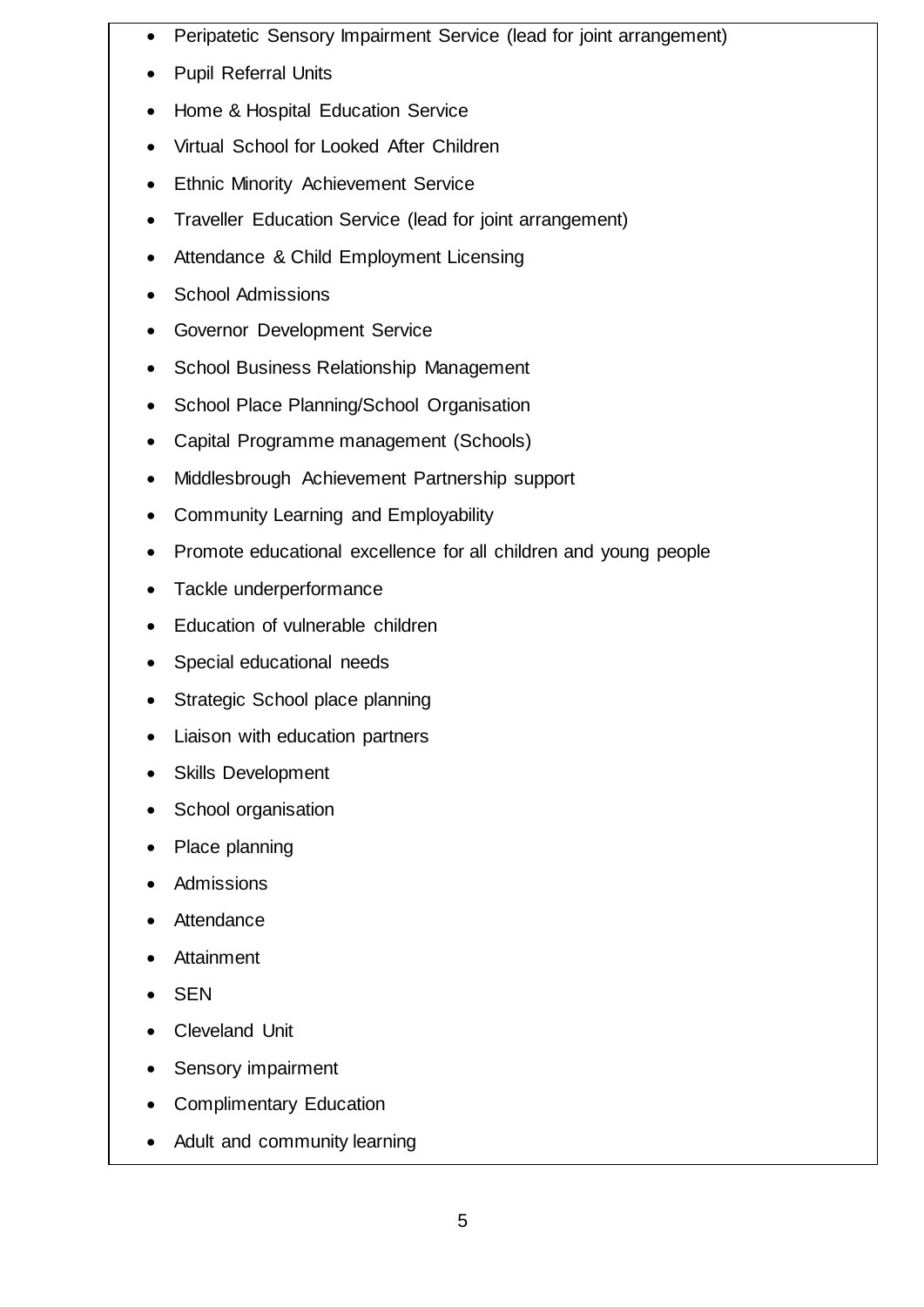| <b>Executive Portfolio:</b>                                                                                                                                                                                                                                                                                                                               | <b>Executive Member for Culture and Communities</b>              |  |
|-----------------------------------------------------------------------------------------------------------------------------------------------------------------------------------------------------------------------------------------------------------------------------------------------------------------------------------------------------------|------------------------------------------------------------------|--|
| <b>Portfolio Holder:</b>                                                                                                                                                                                                                                                                                                                                  | <b>Councillor Stephen Hill</b>                                   |  |
| <b>Lead Officer:</b>                                                                                                                                                                                                                                                                                                                                      | Director of Regeneration and Culture/Director of Environment and |  |
|                                                                                                                                                                                                                                                                                                                                                           | <b>Community Services</b><br><b>SCOPE OF PORTFOLIO</b>           |  |
| In relation to the responsibilities for Culture and Communities, the Executive Member for<br>Culture and Communities has responsibility for strengthening the town's cultural sector and<br>creating safer communities, in accordance with the Mayor's Priorities. The Executive<br>Member for Culture and Communities will also have responsibility for: |                                                                  |  |
| Services to support vulnerable people                                                                                                                                                                                                                                                                                                                     |                                                                  |  |
| <b>Community Safety and Community Development</b>                                                                                                                                                                                                                                                                                                         |                                                                  |  |
| Empowering communities and individuals to access opportunities                                                                                                                                                                                                                                                                                            |                                                                  |  |
| Supporting people into employment                                                                                                                                                                                                                                                                                                                         |                                                                  |  |
|                                                                                                                                                                                                                                                                                                                                                           | <b>Cultural Strategy</b>                                         |  |
|                                                                                                                                                                                                                                                                                                                                                           | Migration and Asylum Seekers                                     |  |
|                                                                                                                                                                                                                                                                                                                                                           | <b>Welfare Rights</b>                                            |  |
| Corporate Equality and Diversity Policy                                                                                                                                                                                                                                                                                                                   |                                                                  |  |
| <b>Policy Framework - Communities</b>                                                                                                                                                                                                                                                                                                                     |                                                                  |  |
|                                                                                                                                                                                                                                                                                                                                                           | <b>Voluntary Sector</b>                                          |  |
| Strategic Approach to Addressing Poverty                                                                                                                                                                                                                                                                                                                  |                                                                  |  |
| Community Safety including Law and Order Issues                                                                                                                                                                                                                                                                                                           |                                                                  |  |
|                                                                                                                                                                                                                                                                                                                                                           | <b>Community Development</b>                                     |  |
| <b>Community Hub Development</b>                                                                                                                                                                                                                                                                                                                          |                                                                  |  |
|                                                                                                                                                                                                                                                                                                                                                           | Civil Contingencies Act 2004                                     |  |
|                                                                                                                                                                                                                                                                                                                                                           | Crime and Policing Act 2014                                      |  |
|                                                                                                                                                                                                                                                                                                                                                           | Human Rights Act                                                 |  |
| <b>Cultural Strategy</b>                                                                                                                                                                                                                                                                                                                                  |                                                                  |  |
| <b>Service Functions - Communities</b>                                                                                                                                                                                                                                                                                                                    |                                                                  |  |
| <b>Myplace</b>                                                                                                                                                                                                                                                                                                                                            |                                                                  |  |
|                                                                                                                                                                                                                                                                                                                                                           | <b>Community Hubs</b>                                            |  |
|                                                                                                                                                                                                                                                                                                                                                           | <b>Libraries and Archives</b>                                    |  |
|                                                                                                                                                                                                                                                                                                                                                           | <b>Community Safety</b>                                          |  |